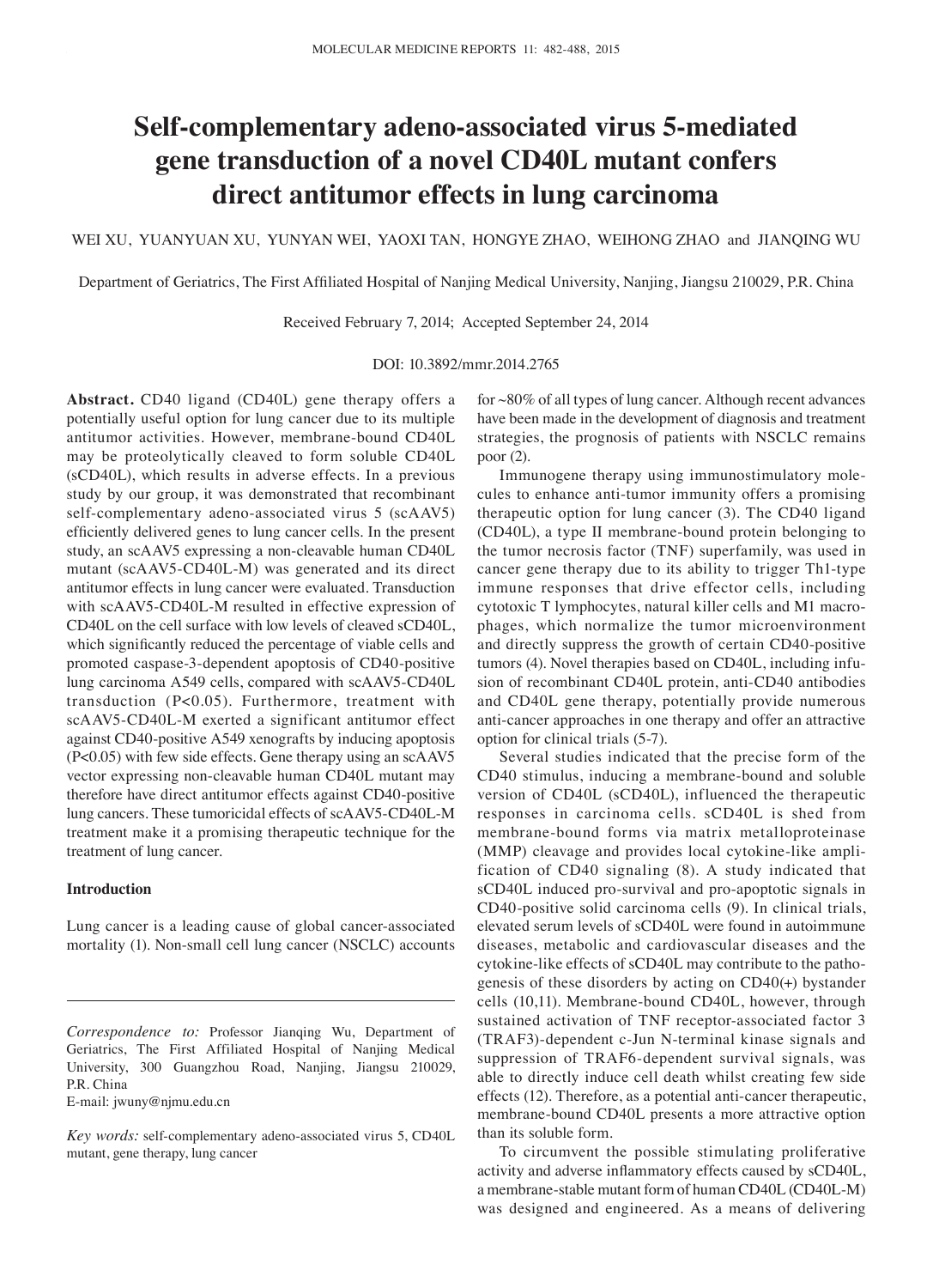CD40L‑M for clinical application, the transduction efficiency of various serotypes of adeno-associated virus (AAV) vectors in an NSCLC cell line were examined. The efficient recombinant self-complementary AAV5 (scAAV5) was subsequently selected as a therapeutic vehicle (11). An scAAV5 encoding human CD40L mutant (AAV5-CD40L-M), which results in consistent expression of ligand at the cell membrane, was generated. The direct anti-tumor effects of cleavage-resistant CD40L delivered by scAAV5 were examined *in vitro* and *in vivo.* 

## **Materials and methods**

*Cell culture.* The human NSCLC cell lines A549 and H1650 and the human embryonic kidney cell line HEK293 (293T) were obtained from the Cell Resource Center (Shanghai, China). The cells were maintained in RPMI-1640 medium (Gibco, Carlsbad, CA, USA) supplemented with 10% fetal bovine serum (Gibco-BRL, Grand Island, NY, USA).

*Construction of scAAV5 vectors.* Plasmids pdsAAV-CB-CD40L and pdsAAV-CB-CD40L-M, which are self-complementary double-sequence AAV plasmids containing human wild-type CD40L cDNA and CD40L-M cDNA (containing six substitutions: Gln114 to Pro114, Lys115 to Arg115, Asp117 to Glu117, Gln118 to Glu118, Asn119 to Asp119 and Pro120 to Ser120), were constructed by Invitrogen Life Technologies (Carlsbad, CA, USA) (13,14). AAV vectors were generated as described by the Penn Vector Core (http://www.med.upenn. edu/gtp/vector\_core/production.shtml). Briefly, a plasmid encoding the transgene of interest, expressed from a cytomegalovirus enhancer/β‑actin (CB) promoter, flanked by AAV2 inverted terminal repeats, was packaged by triple transfection of HEK293 cells with plasmids encoding the AAV2 rep gene and the AAV5 cap gene and an adenovirus helper plasmid (Fig. 1A). Vectors were purified by CsCl ultracentrifugation and titers were determined by slot blot analysis, as previouslt described (15).

*Quantitative polymerase chain reaction (qPCR).* PCR was performed using the SYBR Green RT-PCR kit (Toyobo Co., Ltd., Osaka, Japan) according to the manufacturer's instructions. The PCR primer pairs used were as follows: CD40L (NM-000074, position 488-620, 132 bp fragment) forward, 5'-TGA GCA ACA ACT TGG TAA CCC TGG-3' and reverse, 5'-CTG GCT ATA AAT GGA GCT TGA CTC G-3'; β-actin (NM-001101, position 939-1124, 205 bp fragment) forward, 5'-TGA CGT GGA CAT CCG CAA AG-3' and reverse, 5'-CTG GAA GGT GGA CAG CGA GG-3' (Invitrogen Life Technologies).

*Flow cytometric analysis.* CD40L and CD40 expression was determined by flow cytometry (FACSCalibur; BD Biosciences, Franklin Lakes, NJ, USA) using an allophycocyanin (APC)‑conjugated CD154 antibody (Ab) diluted at 1:25 or phycoerythrin (PE)‑conjugated CD40 Ab diluted at 1:50. Appropriate APC‑ or PE‑conjugated isotype control was used to measure background staining. Annexin V‑fluorescein isothiocyanate (FITC) and/or propidium iodide (PI) staining (TACS Annexin V-FITC kit; Trevigen, Gaithersburg, MD, USA) was used to detect apoptotic cells. Caspase-3 inhibitor (Ac-DEVD-CHO; Santa Cruz Biotechnology, Inc., Dallas, TX, USA) was employed in a competition experiment.

*Cell viability assay.* Cell viability was determined by MTT assay using a Cell Proliferation Kit I (Roche Diagnostics GmbH, Mannheim, Germany). Cancer cells were seeded into 96-well plates. After incubation, the medium was replaced with 50  $\mu$ l MTT reagent (2 mg/ml) followed by further incubation in an incubator for 2 h. Next, the medium was removed and dimethylsulfoxide (150  $\mu$ l) was added to each well. The absorbance at 560 nm was measured with a spectrophotometer (PerkinElmer, Waltham, MA, USA). A competition experiment with anti-human CD40L monoclonal antibody (100 ng/l; BioLegend, Inc., San Diego, CA, USA) was performed.

*Western blot analysis.* Briefly, proteins were separated by 6-15% SDS-PAGE and transferred to polyvinylidene difluoride membranes (Hybond-P; GE Healthcare, Little Chalfont, UK). The primary antibodies used were: Rabbit anti-caspase-3 polyclonal antibody (pAb; 1:100; sc-7148) and rabbit anti-β-actin pAb (1:1,000; sc-130656; Santa Cruz Biotechnology, Inc.). The secondary antibodies were horseradish peroxidase‑conjugated antibodies against rabbit immunoglobulin G (GE Healthcare, Waukesha, WI, USA). Immunoreactive bands in the western blots were visualized using enhanced chemiluminescence substrates (ECL Plus; GE Healthcare).

*Caspase‑3 activity assay.* The activity of caspase-3 was evaluated using the Caspase-3 Activity Assay kit (C115; Beyotime Institute of Biotechnology, Haimen, China) according to the manufacturer's instructions. The caspase-3 activity assay is based on spectrophotometric detection of the chromophore *p*-nitronanilide (pNA), following its cleavage from the labeled substrate. The release of pNA was quantified by determining the absorbance using a Sunrise™ microplate reader (Tecan Group, Ltd., Männedorf, Switzerland) at 405 nm.

*ELISA.* The concentration of sCD40L in supernatants and serum following treatment were measured using a human sCD40L ELISA kit (ELH-CD40L-001; RayBiotech, Inc., Norcross, GA, USA) according to the manufacturer's instructions.

*Mouse model studies.* Xenografts were prepared by implanting tumor fragments derived from A549 cells  $[5x10<sup>6</sup>$  cells suspended in  $100 \mu l$  phosphate-buffered saline (PBS)] subcutaneously into the back of six-week-old male BALB/c nude mice. The mice were obtained from the animal center at Nanjing Medical University (Nanjing, China). All mice were maintained on a diet of standard rodent chow and water supplied *ad libitum*, with a regular light‑dark cycle and at 23˚C. When the tumor volume reached  $\sim 100 \text{ mm}^3$ , the mice were randomly divided into four groups (six mice/group). Intratumoral injection with 0.5 ml scAAV5‑GFP, scAAV5‑CD40L and scAAV5-CD40L-M vectors, respectively, [at 1x1,011 viral genomes (vgs)/mouse] or 0.5 ml PBS was performed.. Tumor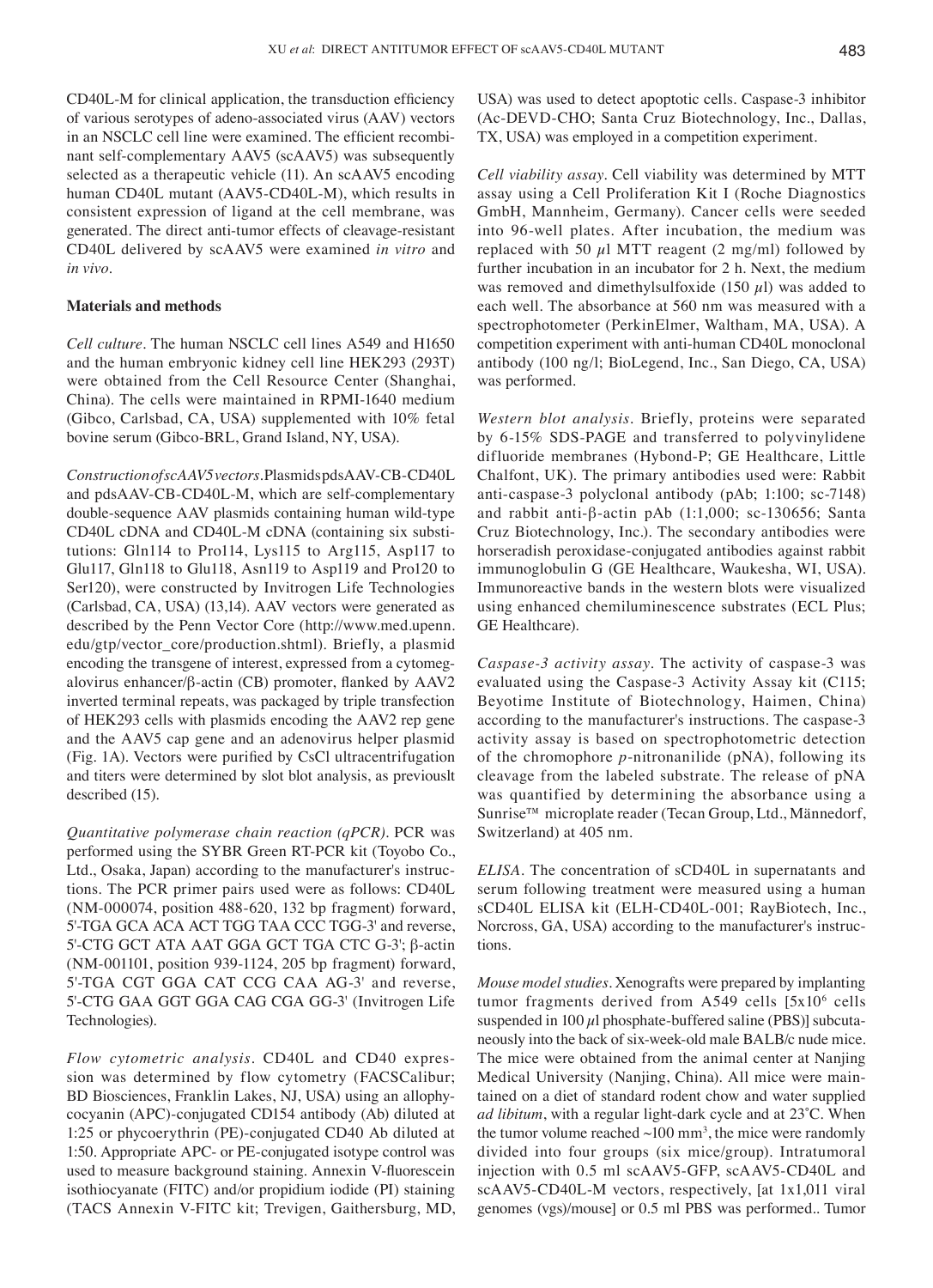growth was subsequently monitored every three days for 30 days by measuring tumor size with a caliper. The tumor volume was calculated using the following formula: Tumor volume = length x width<sup>2</sup> x 0.5. All animal experiments were performed in accordance with the Guide for the Care and Use of Laboratory Animals of the National Institutes of Health. The protocol was approved by the Committee on the Ethics of Animal Experiments of Nanjing Medical University (permit number, 307005).

*Immunohistochemistry.* Immunohistochemistry using the rabbit anti-CD40L antibody (ab65854; Abcam, Cambridge, UK) was employed to investigate paraffin wax-embedded tissue sections using a routine avidin-biotin-immunoperoxidase technique (Histostain-Plus kit, Zymed, San Franzisco, USA). For quantitative analysis of apoptosis, sections were assayed by the terminal deoxynucleotidyl transferase-mediated dUTP-FITC nick end-labeling (TUNEL) method using a One Step TUNEL Apoptosis Assay kit (C1086; Beyotime). The number of positive cells was counted in ten random fields using microscopy (magnification, x100; LSM 700; Carl Zeiss, Oberkochen, Germany).

*Statistical analysis.* The two-tailed Student's t-test application of Microsoft Excel 2013 (Microsoft Corporation, Redmond, WA, USA) was used for all continuous outcome variables, including tumor size and weight. A repeated Student's t-test was used to compare the treated groups with the control group. Values are presented as the mean  $\pm$  standard deviation and P<0.05 was considered to indicate a statistically significant difference between values.

#### **Results**

*Expression of scAAV5‑CD40L‑M.* The expression cassette containing the CD40L or CD40L-M cDNA was inserted into the cloning site of pdsAAV-CB-GFP to create the expression plasmid pdsAAV-CB-CD40L or pdsAAV-CB-CD40L-M, respectively. The correct plasmids were identified by sequencing. Recombinant scAAV5‑CD40L and scAAV5-CD40L-M vectors (Fig. 1A) were generated as aforementioned. These viruses were used to infect the A549, H1650 and 293T cell lines. Expression of CD40 was detected in the A549 cell line  $(65.63 \pm 6.02\%)$ , but not in the H1650 or 293T cell lines. Infection with the equivalent multiplicity of infection (MOI, 104 vgs/cell) of CD40L-M resulted in membranous ligand expression determined by flow cytometry (Fig. 1B). Expression of CD40L and CD40L-M was confirmed by qPCR analysis (Fig. 1C).

*scA AV5‑ CD4 0L ‑M inhibits the proliferation of CD40‑positive cell lines.* The direct growth-inhibitory activities of scAAV5-CD40L and scAAV5-CD40L-M were assessed by MTT assay using CD40-positive A549 and CD40‑negative H1650 lung cancer cell lines. Significantly decreased A549 viability was observed (Fig. 2A) following scAAV5-CD40L or scAAV5-CD40L-M transduction at 96 h (MOI of 104 vgs/cell: scAAV5-GFP, 85.02±7.34%; scAAV5-CD40L, 49.53±6.05%; scAAV5-CD40L-M, 23.56±3.67%; MOI of 105 vgs/cell: scAAV5-GFP,



Figure 1. Maps of scAAV-CD40L-M and CD40L expression following transduction. (A) Schematic representation of the scAAV genome containing a mutated 5' inverted terminal repeat and an actin intron from which 722 nucleotides were deleted. This construct contained the cytomegalovirus enhancer/β-actin promoter driving expression of CD40L-M, including six mutation sites. (B) scAAV5-delivered CD40L was expressed on the cell membrane of A549 cells. (C) Relative CD40L gene transcripts evaluated by quantitative polymerase chain reaction in the A549 cell line. Values are expressed as the mean  $\pm$  standard deviation of triplicate samples,  $P < 0.05$ . scAAV, self-complementary adeno-associated virus; CD40L-M, CD40 ligand mutant; GFP, green fluorescent protein.

 $83.76 \pm 8.54\%$ ;  $scAAV5-CD40L$ ,  $35.37 \pm 4.78\%$ ; scAAV5-CD40L-M, 18.92±2.03%; versus scAAV5-green fluorescent protein (GFP); P<0.01). A significant difference between the viability of scAAV5-CD40L/A549 cells and that of scAAV5-CD40L-M/A549 cells was also distinguishable (P<0.05). This inhibitory effect was attenuated when cells were pre-incubated with an anti-CD40L monoclonal antibody. By contrast, no difference was observed in the CD40-negative H1650 cells following transduction (Fig. 2B).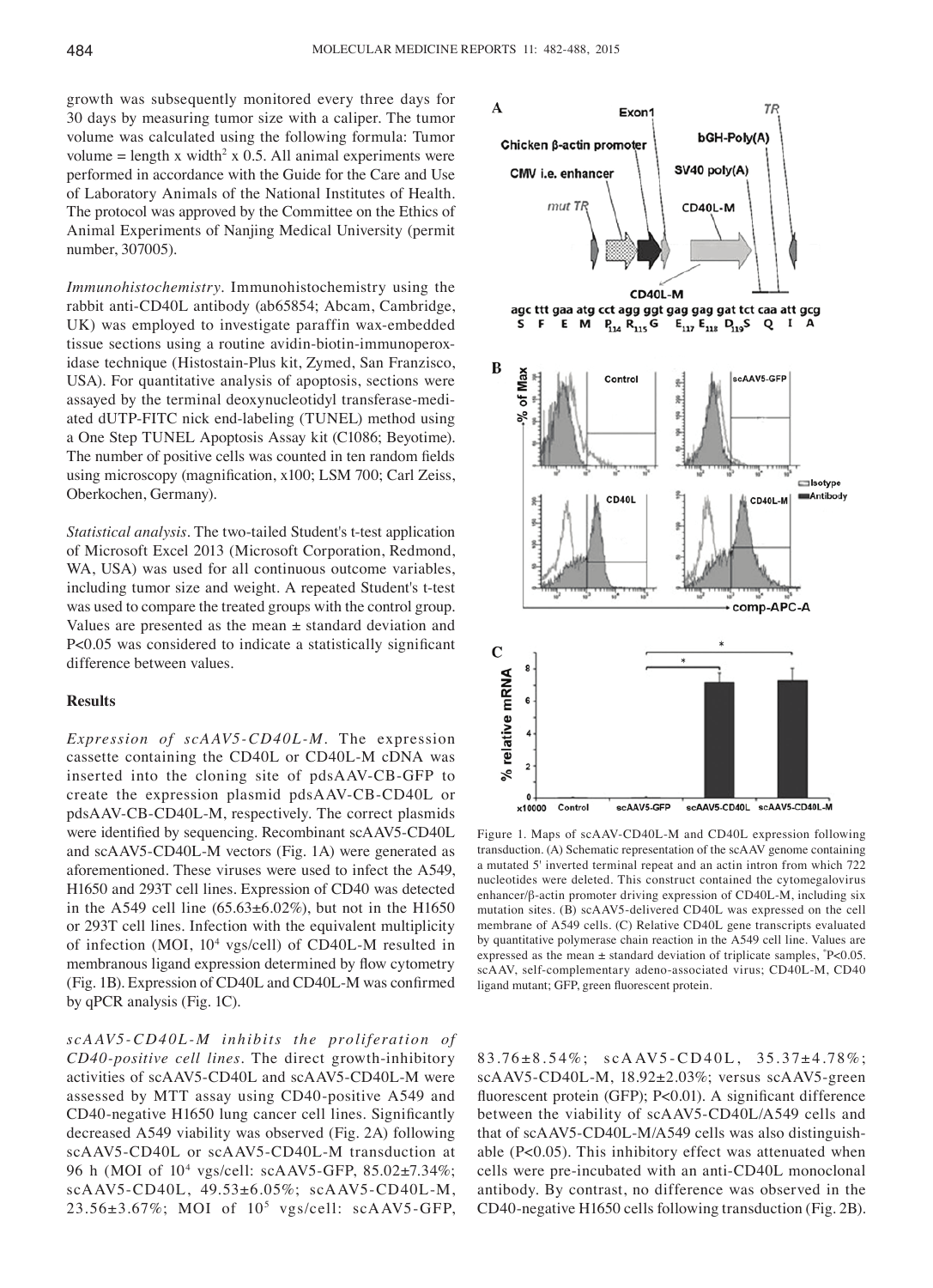

Figure 2. Cell viability following transduction. Cell viability was evaluated by MTT assay following transduction with recombinant scAAV5-CD40L-M vectors at a multiplicity of infection of 10<sup>4</sup> vgs/cell and 10<sup>5</sup> vgs/cell, in comparison to that of scAAV5-CD40L-treated cells. (A) CD40-positive lung carcinoma A549 cells. (B) CD40L-negative H1650 cells. Values are expressed as the mean ± standard deviation of triplicate samples, \* P<0.05. scAAV5, self-complementary adeno-associated virus 5; CD40L-M, CD40 ligand mutant.



Figure 3. scAAV5-CD40L-M induces apoptosis in CD40-positive lung carcinoma A549 cells. (A) Flow cytometric analysis of Annexin V-FITC/PI staining in A549 cells 48 h following transduction with viral vectors at a multiplicity of infection of 10<sup>4</sup> vgs/cell. scAAV5-CD40L and scAAV5-CD40L-M induced apoptosis of CD40-positive A549 cells with apoptotic rates of 17.83±1.32 and 12.56±1.05%, respectively. (B) Cell lysates from vehicle-treated cells were evaluated by western blot analysis for the processing of caspase-3 and (C) by enzymatic assay for caspase-3 activity. Values are expressed as the mean ± standard deviation of triplicate samples, "P<0.05. scAAV5, self-complementary adeno-associated virus; FITC, fluorescein isothiocyanate; PI, propidium iodide; GFP, green fluorescent protein; CD40L-M, CD40 ligand mutant; vgs, viral genomes.

*scAAV5‑CD40L‑M induces CD40‑positive A549 cell apop‑ tosis.* Relative to CD40-negative H1650 cells, scAAV5-CD40L and scAAV5-CD40L-M (104 vgs/cell) were found to induce CD40-positive A549 cell apoptosis as indicated by Annexin V-FITC/PI double staining with apoptotic rates of

17.83±1.32 and 12.56±1.05%, indicating a significant difference between the two groups (P<0.05; Fig. 3A).

To investigate whether the apoptotic effect observed was associated with caspase-3 activation, western blot analysis was used to examine the expression levels of cleaved caspase-3 in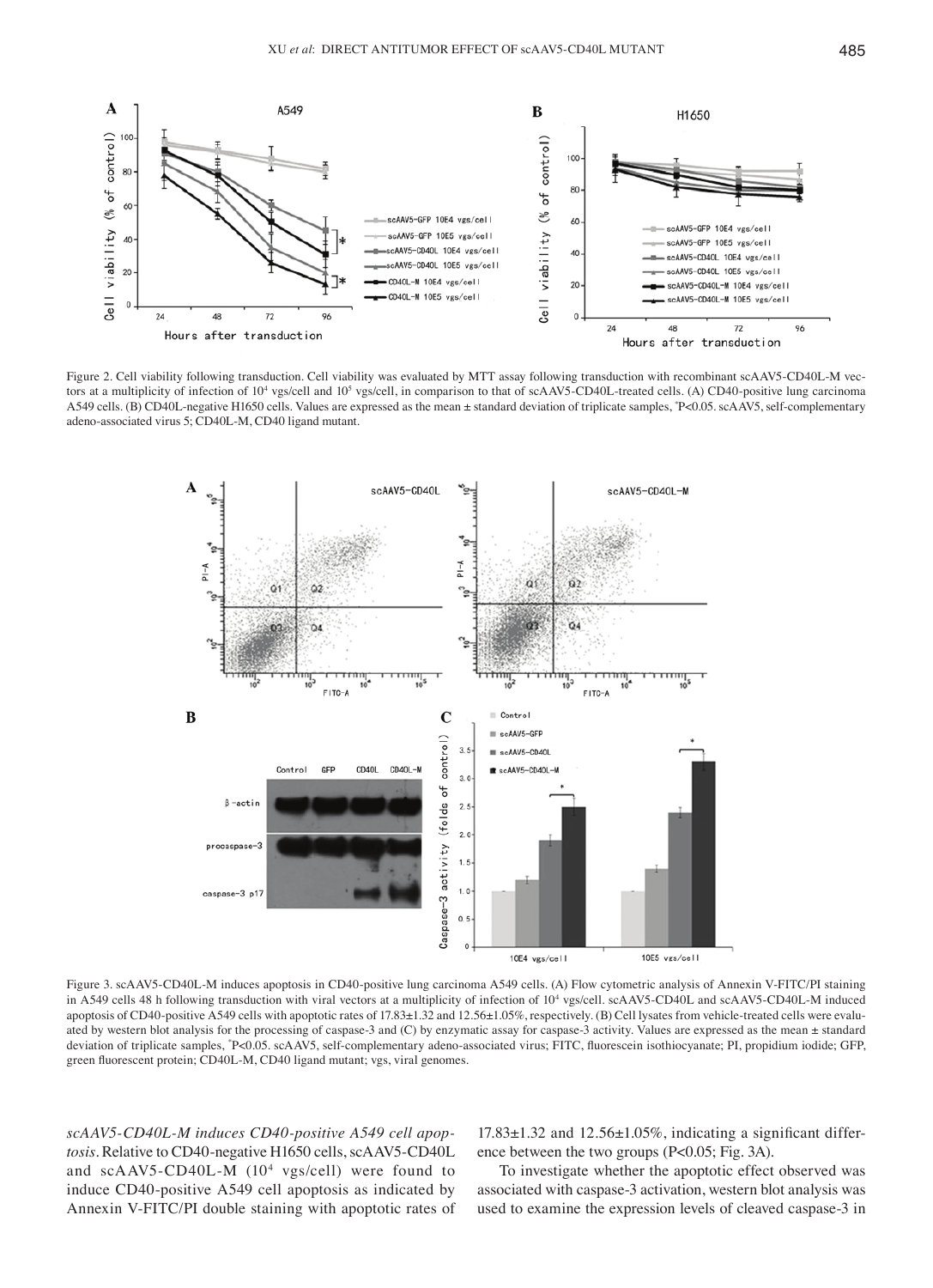

Figure 4. sCD40L expression was evaluated in cell-free supernatants of A549 cells post-infection by ELISA. (A) Samples were collected from the culture media 48 h post-infection at MOI 10<sup>4</sup> vgs/cell and 10<sup>5</sup> vgs/cell. (B) Samples were tested at 24, 48 and 72 h following transduction at MOI of 10<sup>4</sup> vgs/cell. Values are expressed as the mean ± standard deviation of triplicate samples. \* P<0.01 vs. corresponding scAAV5-CD40L-M transductants. scAAV5, self-complementary adeno‑associated virus 5; MOI, multiplicity of infection; GFP, green fluorescent protein; sCD40L, soluble CD40 ligand; M, mutant; vgs, viral genomes.

A549 cells. The expression levels of cleaved caspase-3 protein in scAAV5-CD40L-M-infected cells were higher than those in scAAV5-CD40L-infected cells  $(10^4 \text{ vgs/cell}; \text{Fig. 3B}).$ Caspase-3 activity was further analyzed by enzymatic assay. The level of caspase-3 activation was markedly higher in cells transduced with scAAV5-CD40L-M for 48 h than that of cells exposed to scAAV5-CD40L or AAV5-GFP (Fig. 3C). Apoptosis was not induced when the cells were pre-incubated with caspase-3 inhibitor (data not shown). These results indicated that CD40L-associated cell death may be mediated by a caspase-dependent signaling pathway.

 $sCD40L$  secretion is significantly decreased in *scAAV5‑CD40L‑M‑transduced cells.* Secretion of sCD40L following transduction was detected in supernatants to examine whether CD40L-M was resistant to cleavage on the cell surface. As indicated in Fig. 4A and B, the amount of sCD40L from the culture supernatants of scAAV5-CD40L-transduced cells was significantly increased following transduction compared with that of the corresponding mock and CD40L-M groups  $(P<0.01)$ .

*Antitumor activity of scAAV5‑CD40L‑M against lung cancer xenografts.* To focus on the direct tumor growth-inhibitory features of AAV5-CD40L-M, *in vivo* analyses were performed via lung cancer heterotransplants in athymic nude mice. scAAV5-CD40L and scAAV5-CD40L-M each effectively decreased the tumor growth rate (Fig. 5A). The mean tumor weights were 0.43±0.03, 0.31±0.02 and 0.29±0.03 g in the scAAV5-GFP, scAAV5-CD40L and scAAV5-CD40L-M groups, respectively (Fig. 5B).

CD40L expression was detected in the scAAV5-CD40L- and scAAV5-CD40L-M-injected tumors but not in the scAAV5‑GFP‑injected tumors (Fig. 5C). The effect of scAAV5-CD40L-M treatment on apoptosis was assessed using an *in situ* TUNEL assay. The most significant level of apoptosis was observed in the tumors of mice receiving scAAV5-CD40L- or scAAV5-CD40L-M-treatment, compared with that of scAAV5-GFP mice (Fig. 5D; P<0.05, respectively).

The systemic toxicity of scAAV5-CD40L-M treatment was examined. Histopathological studies indicated no apparent lesions in the lung, liver, spleen or kidney. Levels of sCD40L in serial serum samples were ~0. Serum alanine transaminase,

aspartate aminotransferase, serum urea nitrogen and creatinine were determined. No significant difference was detected between groups (Data not shown).

#### **Discussion**

CD40L transgene expression in human CD40-positive solid carcinoma cells was found to produce a direct growth-inhibitory effect through apoptotic induction and/or cell cycle blockage (16-22). However, sCD40L cleaved from membrane-bound CD40L may regulate CD40L activity by downregulating surface CD40L and quenching CD40L with an sCD40L 'decoy' (23), which is unable to induce survival signals in cancer cells (24) or enter into the systemic circulatory system and cause inflammatory diseases (10,11). Therefore, in the present study, to reduce the adverse effects caused by sCD40L, a human CD40L mutant that was resistant to proteolytic cleavage was generated as a candidate gene for immunogenetic therapy of lung cancer.

Successful gene therapy is dependent upon the efficiency and availability of gene delivery systems. Recombinant AAVs have been widely used for gene delivery in animal models and their use in human gene therapy is currently being evaluated in clinical trials (http://www.abedia.com/wiley/). However, limitations in vector tropism, including limited tissue specificity and insufficient transduction efficiencies, preclude therapeutic applications in certain tissues (25). To achieve greater efficacy of AAV-gene therapy for lung carcinoma, the transduction efficiency of various AAV vector serotypes in NSCLC cell lines were examined. The results demonstrated that scAAV5 vectors, which bypass the requirement of conventional viral second-strand DNA synthesis, are the most robust to deliver the gene in A549 cells (13). Recently, a study verified that N-linked sialic acid on the surface of lung cancer cells mediates tropism of vectors based on AAV5 (26). Therefore, based on previous studies, a recombinant scAAV5 expressing mutant CD40L was generated in the present study to further explore the direct antitumor effects of wild-type and cleavage-resistant CD40L *in vitro* and *in vivo*.

The results of the present study indicated that scAAV5-CD40L-M produced a more profound growth-inhibitory effect in CD40-positive cells compared with that in wild-type scAAV5-CD40L. Caspase-3 activation assay and Annexin V staining confirmed that CD40L‑M was a more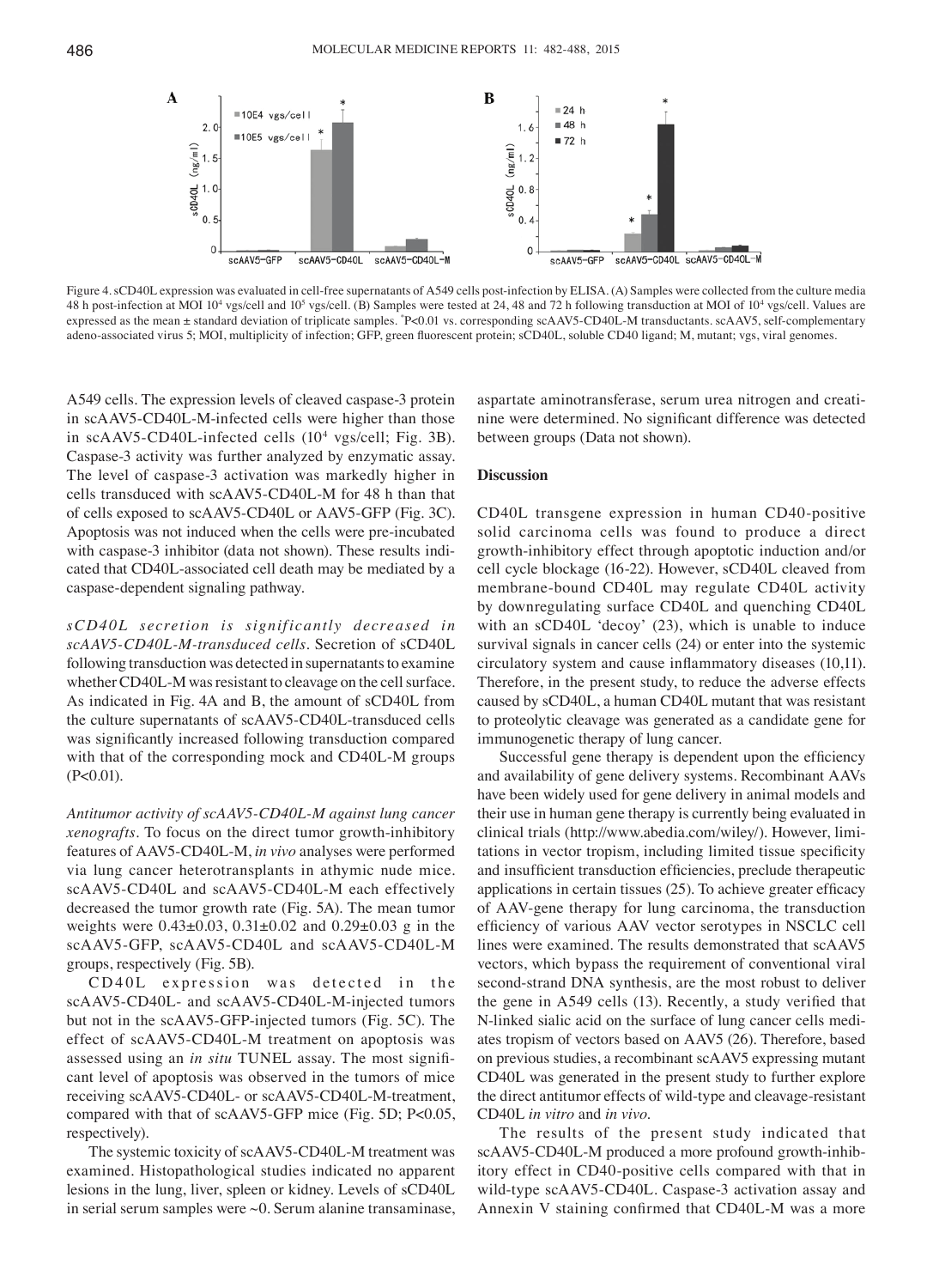

Figure 5. scAAV5-CD40L-M inhibits tumor growth *in vivo*. Athymic nude mice were xenotransplanted with A549 cells. When 100 mm<sup>3</sup>-tumors were formed, intratumoral injection with scAAV5 vectors (at 1x10<sup>11</sup> vgs/mouse) or 0.5 ml phosphate-buffered saline was performed every five days. (A) Tumor growth curves. Treatment of scAAV5-CD40L-M enhanced the inhibition of tumor growth. \* P<0.05 vs. scAAV5-GFP. Each point represents the mean ± standard deviation (n=6 tumors). (B) Representative image of the various tumors. Mean weights of the tumors were  $0.43\pm0.03$ ,  $0.31\pm0.02$  and  $0.29\pm0.03$  g for the scAAV5-GFP, scAAV5-CD40L and scAAV5-CD40L-M groups, respectively. (C) Representative images of tumor sections examined by immunohistochemical staining for CD40L protein expression (magnification, x100). (D) Representative images of tumor sections examined by TUNEL assay. TUNEL-positive cell nuclei (green) were observed under a fluorescence microscope (magnification, x100). scAAV5, self‑complementary adeno‑associated virus 5; GFP, green fluorescent protein; TUNEL, terminal deoxynucleotidyl transferase-mediated dUTP-fluorescein isothiocyanate nick end-labeling; CD40L-M, CD40 ligand mutant.

potent inducer of apoptosis than the wild-type CD40L, which was in agreement with previous studies by Elmetwali *et al* (12) and Vardouli *et al* (17). It is possible that this augmented antitumor activity was a result of 'suicide' and 'fratricide' through constitutive stimulation of CD40 signals by CD40L expression. This antitumor activity was further confirmed *in vivo* by treatment of pre-existing A549 xenografts without detectable side effects.

In conclusion, the results of the present study demonstrated the direct antitumor effects of scAAV5 delivery of membrane-stable mutant CD40L on human CD40-positive lung carcinomas *in vitro* and *in vivo* with few side effects. The balance between the direct cancer growth inhibition of

scAAV-CD40L-M with its immune-activating properties will be examined in forthcoming studies, using a murine, immunocompetent syngeneic cancer model.

# **Acknowledgements**

The present study was funded by the Priority Academic Program Development of Jiangsu Higher Education Institutions (Jiangsu, China) and supported by grants from the International Science & Technology Cooperation Program of China (no. 2014DFA31940), the National Natural Science Foundation of China (Beijing, China; nos. 30971320, 81272602 and 81302014) and the Universities Natural Science